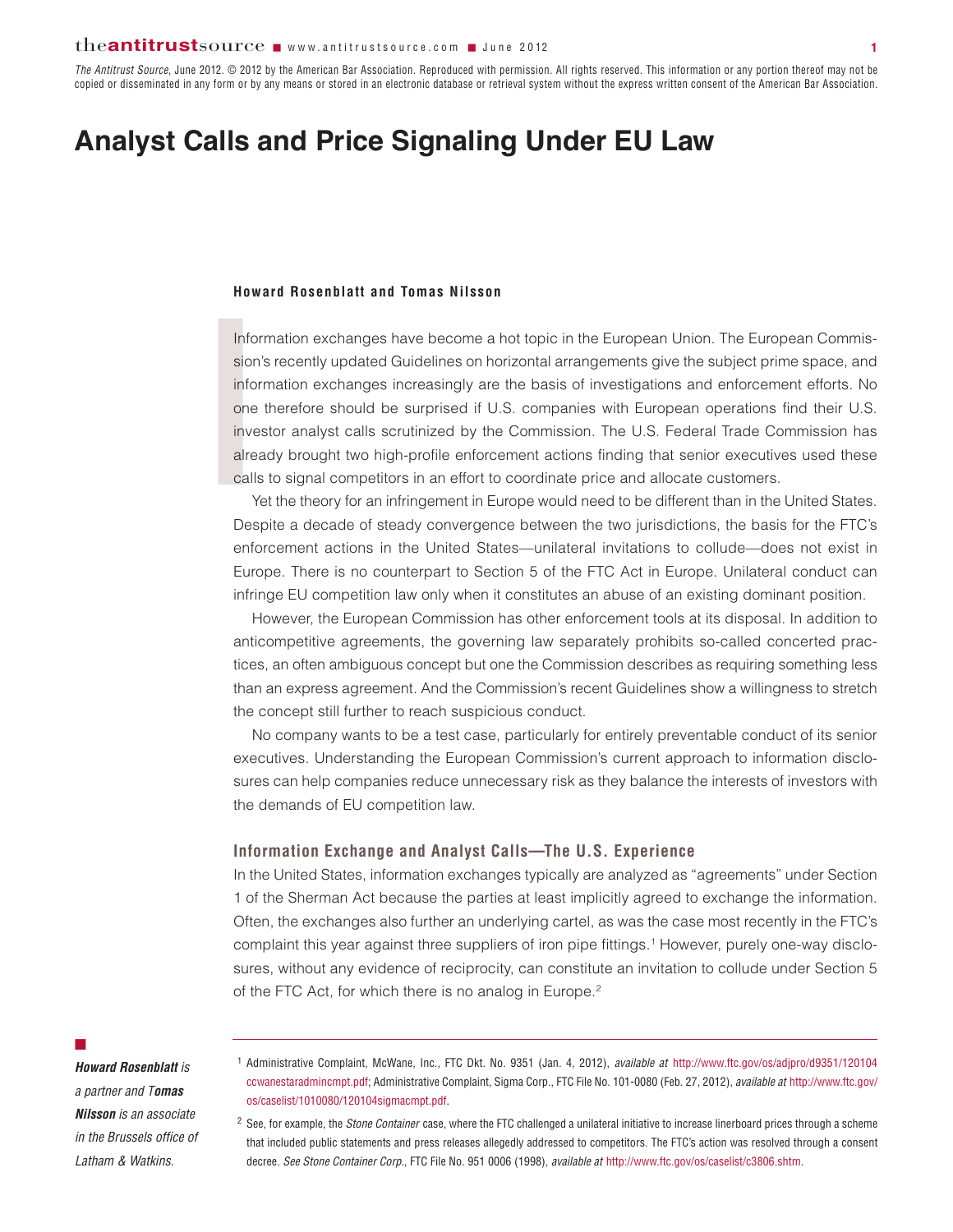Information disclosures made during analyst calls have been the subject of two recent enforcement actions in the United States. Though conceding that companies have an obligation to disclose a range of information to the investing public, the FTC has found that certain disclosures were nothing more than efforts to engage in price fixing and market allocations with competitors and were thus a unilateral invitation to collude under Section 5 of the FTC Act. The statements were a violation regardless of whether anyone was listening, let alone did anything in response.

*The* **Valassis** *Case.* The FTC's first case involved Valassis, which had a single competitor for newspaper advertising inserts.<sup>3</sup> Valassis's analyst call took place in the context of an ongoing pricing war between the companies, which Valassis had unsuccessfully tried to end by increasing its prices. It rolled the prices back when its competitor, News America, did not follow. The FTC alleged that Valassis "developed a new strategy," namely, to communicate with its competitor via its quarterly earnings call, which Valassis knew News America would be monitoring. 4

Valassis's President and CEO allegedly used the call to give highly detailed instructions on how News America could end the price war.<sup>5</sup> In particular, Valassis said that: it would abandon its 50 percent market share goal; it would defend its existing customers; it would submit bids for News America customers with expiring contracts at substantially higher prices; it was content to maintain its existing share for each customer who split its business between the two competitors; and if News America continued to compete for Valassis customers, the price war would resume. The executive's remarks included references to specific market share targets, dates, and prices.<sup>6</sup>

The FTC concluded these statements were made with an intent to facilitate collusion, lacked any legitimate business purpose, and thus violated Section 5 of the FTC Act. The FTC's action was resolved through a negotiated consent decree.

*The* **U-Haul** *Case.* Unlike the *Valassis* case, the FTC's case against U-Haul concerned answers to analysts' questions.<sup>7</sup> The FTC alleged that U-Haul had developed a strategy for increasing industry prices of one-way rentals by raising its own price and contacting regional managers of its main rival. Budget, to encourage them to do the same.<sup>8</sup>

U-Haul's CEO allegedly used the company's quarterly earnings calls to further this plan, knowing Budget would be monitoring them. He opened the call by describing U-Haul's effort to "show price leadership."9 When asked for additional information about industry pricing, the CEO allegedly responded that: Budget should follow U-Haul's price leadership; Budget's refusal to match U-Haul's higher rates hurt the industry; U-Haul would wait a little longer for Budget to respond appropriately; and Budget could keep its prices slightly below U-Haul's so long as the differential was not significant.<sup>10</sup>

*Understanding the*

*current approach to*

*European Commission's*

*information disclosures*

*can help companies*

*reduce unnecessary*

*risk as they balance the*

*interests of investors*

*with the demands of*

*EU competition law.*

 $6$  For example, the FTC alleged the executive stated that "Our net price after ancillary price discounts, rebates, et cetera, will not go below \$6 [per thousand] for a full page and \$3.90 [per thousand] for a half page." *Id.* ¶ 13(c).

<sup>7</sup> Administrative Complaint, U-Haul Int'l, Inc., FTC Dkt. No. C-4294 (June 9, 2010), *available at* [http://www.ftc.gov/os/caselist/0810157/](http://www.ftc.gov/os/caselist/0810157/100609uhaulcmpt.pdf) [100609uhaulcmpt.pdf.](http://www.ftc.gov/os/caselist/0810157/100609uhaulcmpt.pdf)

<sup>8</sup> For example, the FTC quoted the CEO as instructing in a memorandum to his own regional managers: "Budget continues in some markets to undercut us on One-Way rates. Either get below them or go up to a fair rate. Whatever you do, LET BUDGET KNOW." *Id.* ¶ 13.

<sup>9</sup> *Id.* ¶ 24.

<sup>3</sup> Administrative Complaint, Valassis Commc'ns, Inc., FTC Dkt. No. C-4160 (Mar. 14, 2006), *available at* [http://www.ftc.gov/os/caselist/](http://www.ftc.gov/os/caselist/0510008/060314cmp0510008.pdf) [0510008/060314cmp0510008.pdf.](http://www.ftc.gov/os/caselist/0510008/060314cmp0510008.pdf)

<sup>4</sup> *Id.* ¶¶ 11–12.

<sup>5</sup> *Id.* ¶ 13.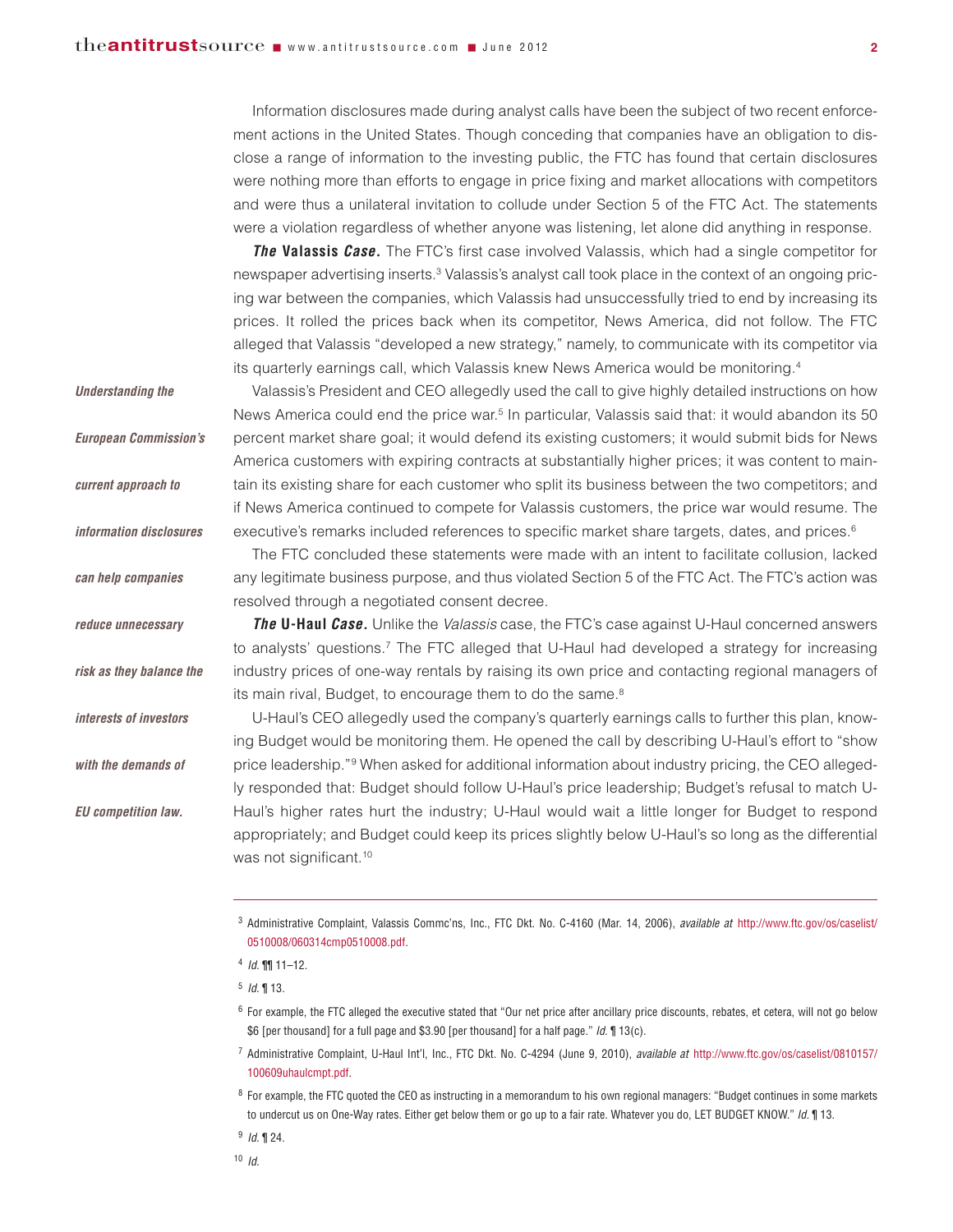As in the *Valassis* case, the FTC found that U-Haul lacked a legitimate justification for these statements and that its intent instead was to facilitate collusion with Budget. And as with the *Valassis* case, the FTC resolved its concerns without litigation through a consent decree.

These cases raise some key points. First, although the cases make clear that earnings calls should be handled with antitrust issues in mind, nothing in them should preclude a company from providing information that is genuinely important to investors. The FTC acknowledged in *Valassis* that corporations "have many obvious and important reasons for discussing business strategies and financial results with shareholders, securities analysts, and others."11 The FTC therefore "is extremely sensitive to the fact that antitrust intervention involving a corporation's public communications must take care not to unduly chill legitimate speech."12 The FTC's orders expressly excluded from their prohibition information required to be disclosed by the securities laws. In both cases, however, the FTC concluded that the sole purpose and effect of the statements were to induce competitors to engage in collusion.

On the other hand, the FTC avoided any line-drawing to identify analyst call statements it will find suspicious. Although the facts in both *U-Haul* and *Valassis* appear relatively straightforward and egregious, the FTC warned in *U-Haul* that "it is possible less egregious conduct may result in Section 5 liability."13 The FTC also said it has no obligation to "find repeated misconduct attributable to senior executives . . . or establish substantial competitive harm, or even find that the terms of the desired agreement have been communicated with precision."14

Finally, companies making these sorts of public statements may run the additional risk that their competitor will respond in kind, creating suspicions that both are engaged in a cartel, albeit a highly public one. The Justice Department in 1992 famously accused eight major airlines of using their joint computerized reservation system to exchange and ultimately agree on future pricing, all in the open. <sup>15</sup> Exchanging sensitive information also can provide the needed "plus factor" that allows courts or juries to infer that parallel moves are the result of an agreement.

# **Information Exchanges in the European Union**

Information exchanges and disclosures in Europe can be assessed as "concerted practices," a concept more loosely defined than agreements. Although concerted practices unquestionably require more than purely unilateral conduct, the European Commission has stated a willingness to stretch the concept beyond even the most informal agreements.<sup>16</sup> As the 2011 EC Horizontal Guidelines recently reaffirmed: "[T]he concept of a concerted practice refers to a form of coordination between undertakings by which, without it having reached the stage where an agreement properly so-called has been concluded, practical cooperation between them is knowingly substituted for the risks of competition."17

<sup>13</sup> Analysis of Agreement Containing Consent Order to Aid Public Comment, U-Haul Int'l, Inc., 75 Fed. Reg. 35,033, 35,035 (June 21, 2010). <sup>14</sup> *Id.*

- <sup>15</sup> United States v. Airline Tariff Publ'g Co., 1994-2 Trade Cas. (CCH) ¶ 70,687 (D.D.C. 1994).
- <sup>16</sup> This can be significant in some cases, given that the Commission and the EU courts already define agreements broadly to include all situations where the parties share a common will and manifest it. *See* Case T-41/96—Bayer v. Comm'n, 2000 E.C.R. II-3383, ¶ 173.
- <sup>17</sup> European Comm'n, Dir. Gen. Competition, Guidelines on the Applicability of Article 101 of the Treaty on the Functioning of the European Union to Horizontal Co-operation Agreements, 2011 O.J. (C 11) 1, ch. 2, ¶ 60 [hereinafter Horizontal Guidelines], *available at* http://eurlex.europa.eu/LexUriServ/LexUriServ.do?uri=OJ:C:2011:011:0001:0072:EN:PDF.

<sup>11</sup> Analysis of Agreement Containing Consent Order to Aid Public Comment, Valassis Commc'ns, Inc., 71 Fed. Reg. 13,976, 13,979 (Mar. 20, 2006).

<sup>12</sup> *Id.*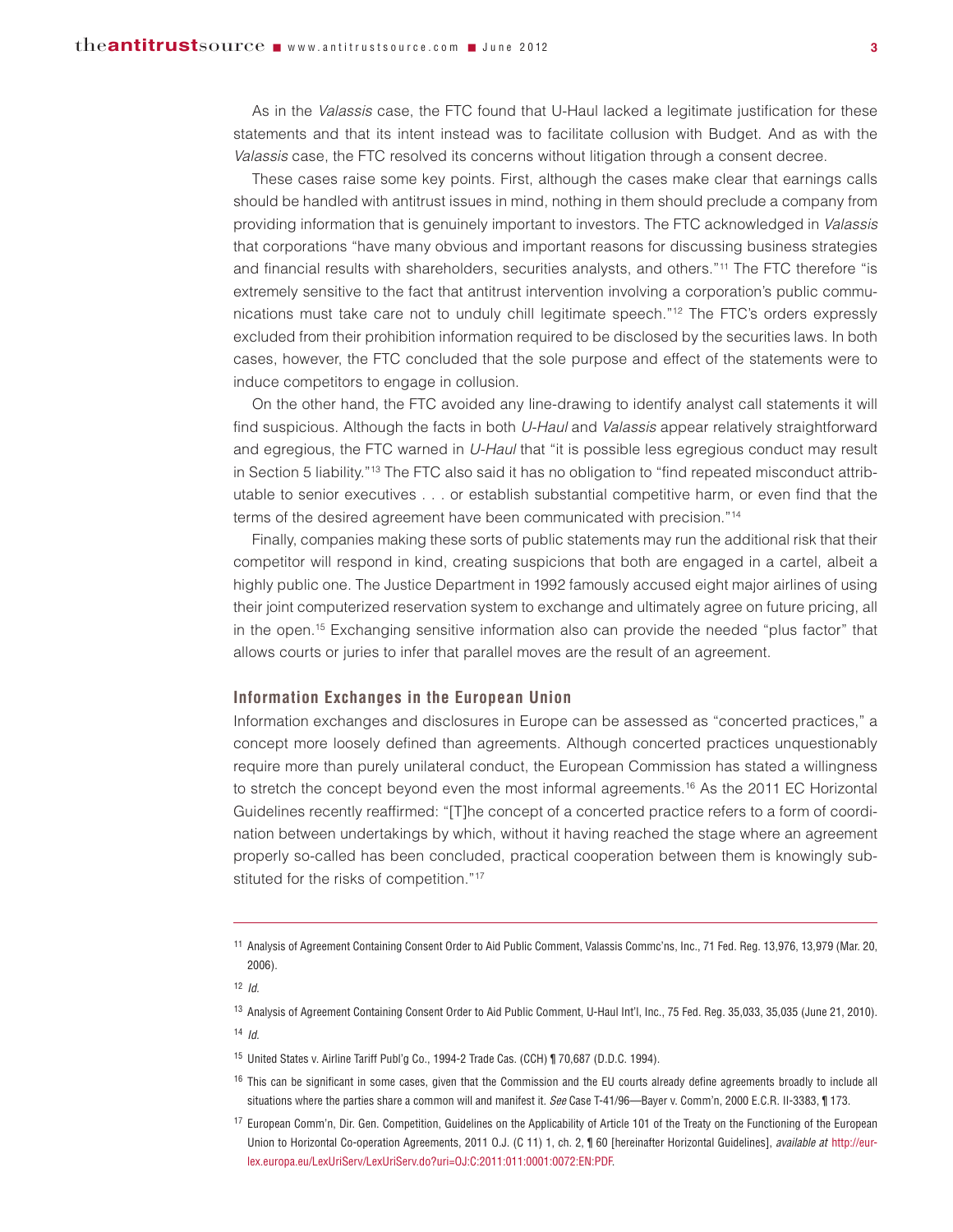Although this definition, if taken literally, would be broad enough to cover even the sort of conscious parallelism that is common and lawful in oligopolistic markets, the Horizontal Guidelines acknowledge that companies have "the right to adapt themselves intelligently to the existing or anticipated conduct of their competitors."18 Unlawful concerted practices instead are limited to instances where there is some direct or indirect communication between competitors with the potential to harm competition. The doctrine "preclude[s] any direct or indirect contact between competitors, the object or effect of which is to create conditions of competition which do not correspond to the normal competitive conditions of the market in question. . . . "<sup>19</sup> Properly understood, concerted practices therefore require some sort of communication that leads to a common understanding among the players even if the specific goal of, for example, price fixing remains unspoken.

The Guidelines underscore the authority's keen focus in this area by devoting many pages to information exchanges. While observing that information exchanges are often pro-competitive, the Guidelines say the practice can facilitate coordination by "artificially increasing transparency in the market," at least if the information is strategic enough and the market is otherwise conducive to coordination.<sup>20</sup> *With their intensified focus on information exchanges, we can*

But the headline-grabbing feature of the Guidelines' discussion on information exchanges is the creation of a new restriction by object. While the lawfulness of most agreements turns on their likely competitive effects in the circumstances of each case, agreements whose "object" is to restrict competition are presumed anticompetitive without the need to prove their actual likely effect. In this sense, restrictions by object are similar to per se violations in the United States. Unlike in the United States, however, restrictions by object can be defended by showing sufficient efficiencies that meet the stringent requirements of Article 101(3), although the showing is particularly difficult and rarely successful. *expect the European Commission to be highly motivated to find a theory of enforcement*

> At a time when advancements in economic analysis typically favor more nuanced competitive assessments over bright line tests, the Guidelines contend that one kind of information exchange is "by its very nature" likely to restrict competition: "Information exchanges between competitors of individualized data regarding intended future prices or quantities should therefore be considered a restriction of competition by object."21

> Ultimately, the EU courts will decide whether an agreement is a restriction by object. But the stated approach of one of the world's most active antitrust enforcers is highly instructive. For many companies, this new standard will not make much difference, as they already have been counseled to avoid sharing this sort of highly sensitive information. But the change, if confirmed by the courts, can free the Commission from the burden of proving likely anticompetitive effects and thus give it a potentially powerful enforcement tool.

# **Analyst Calls In the EU**

With their intensified focus on information exchanges, we can expect the European Commission to be highly motivated to find a theory of enforcement against the sort of conduct described in

*against the sort of*

*conduct described in*

**U-Haul** *and* **Valassis***.*

<sup>18</sup> *Id.* ¶ 61.

<sup>19</sup> *Id.*

<sup>20</sup> *Id.* ¶ 65.

<sup>21</sup> *Id.* ¶ 74. The Commission does not cite any judicial support for this proposition but Case C-8/08—*T-Mobile*, 2009 E.C.R. I-4529, touches upon the topic.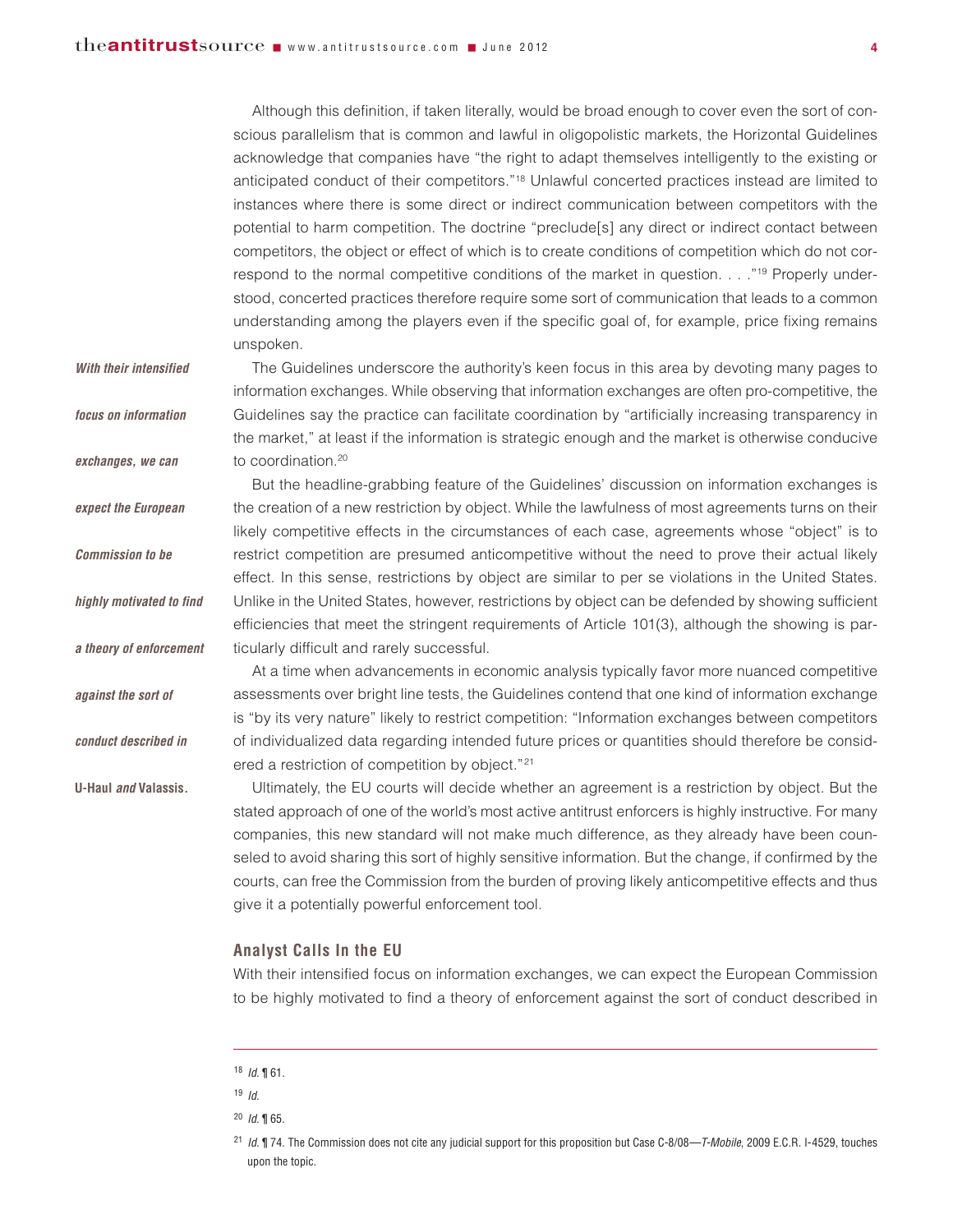*U-Haul* and *Valassis*. But the key court case involving public disclosures, the *Wood Pulp* case, is over two decades old and more of a hindrance than a help for the Commission. The Commission's recent Guidelines, in contrast, suggest a willingness to expand liability for public statements with the use of presumptions that, at the very least, could subject companies to burdensome and risky investigations.

*The* **Wood Pulp** *Case.* In the *Wood Pulp* case, the European Commission charged forty producers of bleached sulfate wood pulp used in paper manufacturing and three of their trade associations with colluding on prices. <sup>22</sup> While there was no evidence of expressed agreements, the Commission's case rested on a concerted practice to fix prices, based on two key factors. First, the Commission found direct and indirect exchanges of information between the competitors that made the market artificially transparent. The exchanges were:

- **●** A system of quarterly public price announcements to the trade press or sales agents where "the producer could expect that the prices he announced would immediately reach his competitors, just as he himself would expect to be given details in the way of his competitor's prices."<sup>23</sup> The fact that prices were published well in advance gave other producers sufficient lead time to announce their own corresponding new prices and apply them from the start of the quarter.
- Prices exchanged at meetings and through fax messages between some of the producers.<sup>24</sup>
- **●** Prices exchanged between U.S. producers within two trade associations, which the Commission also considered an independent infringement.<sup>25</sup>

Second, the Commission found that these exchanges had an anticompetitive effect by resulting in parallel pricing. This parallelism could not be explained by the market's structure since it was not particularly concentrated, nor was there a market leader setting the price for others to follow.<sup>26</sup>

But the Commission was reversed on appeal.<sup>27</sup> The European Court of Justice held that the public announcements of future pricing, standing alone, did not infringe the competition rules because the players could not be "sure" that others would follow. While the same might be true of even the most organized cartels, the allegations in this instance were "market behaviour which does not lessen each undertaking's uncertainty as to the future attitude of its competitors."28 The Commission had failed to present enough evidence to rule out other plausible explanations for the parallel pricing. Instead, the price announcements could have had the legitimate purpose of giving customers relevant information for upcoming dealings in the wood pulp market.

Nor did the parallel timing of the announcements help the Commission's case. The announcements could just as easily have resulted from natural transparency in the market, one characterized by free-flowing information, as buyers informed each other of prices and some agents acted for several producers. Finally, the Court found the market to be more oligopolistic than the Commission believed, providing a further explanation for the parallel prices and trends.<sup>29</sup>

- <sup>27</sup> A. Ahlström Osakeyhtiö v. Comm'n, 1993 E.C.R.-I 1307.
- <sup>28</sup> *Id.* ¶ 64.
- <sup>29</sup> *Id.* ¶¶ 126–127.

<sup>22</sup> *Wood Pulp*, 27 O.J. (L 85) 1 (1984) [1982–85 Transfer Binder] Common Mkt. Rep. (CCH) ¶ 10,654 (1985).

<sup>23</sup> *Id.* ¶ 108.

<sup>24</sup> *Id.* ¶ 110.

<sup>25</sup> *Id.* ¶ 109.

<sup>26</sup> *Id.* ¶¶ 82, 87–89.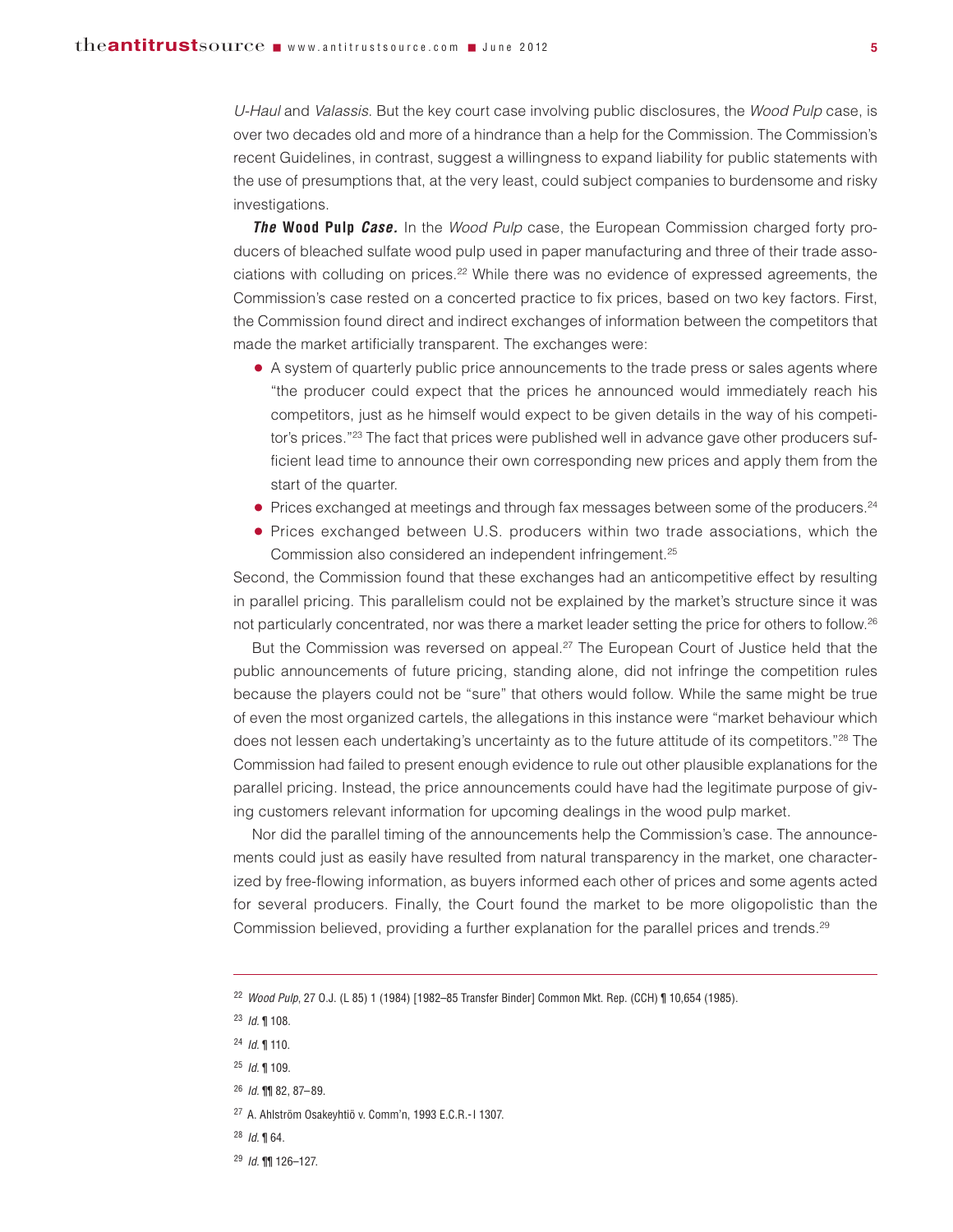*The Commission needs*

*reaching a common*

*but it can be quick to*

*do so when the public*

*statements involve*

*particularly sensitive*

*information in the*

*justification.*

*absence of a legitimate*

*understanding,"*

*The EU Guidelines.* The *Wood Pulp* case did not deter the Commission from staking out an aggressive stance in its recent Guidelines. The Commission first noted that "unilateral announcements" that are "genuinely public" generally do not constitute an unlawful concerted practice. However, the Guidelines say the Commission is willing to find a concerted practice when the announcement is followed by similar announcements by competitors that suggest an effort to coordinate:

[F]or example in a situation where such an announcement was followed by public announcements by other competitors, not least because strategic responses of competitors to each other's public announcements (which, to take one instance, might involve readjustments of their own earlier announcements to announcements made by competitors) could prove to be a strategy for reaching a common understanding about the terms of coordination. 30

This is not terribly surprising, but reaffirms that an ill-advised public statement by one competitor, as a practical matter, can limit otherwise unilateral decision-making of its rivals lest they be accused of engaging in a highly public cartel or land the unwitting competitor in a concerted practices investigation even though its initial intentions may have been entirely innocent. The Commission needs to find "a strategy for reaching a common understanding," but it can be quick to do so when the public statements involve particularly sensitive information in the absence of a legitimate justification. *to find "a strategy for*

> In other instances, the Guidelines condemn seemingly unilateral communications and shift the burden on the parties to prove their lawfulness. Passive listeners are deemed to have an obligation to reject the information somehow or else risk being charged with a concerted practice. The Guidelines say that "a situation where only one undertaking discloses strategic information to its competitor(s) who accept(s) it can also constitute a concerted practice."31 According to the Commission, "It is then irrelevant whether only one undertaking unilaterally informs its competitors of its intended market behavior, or whether all participating undertakings inform each other of the respective deliberations and intentions."32 The Commission goes on to say that a purely passive listener can be fined under Article 101:

[M]ere attendance at a meeting where a company discloses its pricing plans to its competitors is likely to be caught by Article 101, even in the absence of an explicit agreement to raise prices. When a company receives strategic data from a competitor (be it in a meeting, by mail or electronically), it will be presumed to have accepted the information and adapted its market conduct accordingly unless it responds with a clear statement that it does not wish to receive such data.<sup>33</sup>

This language is broad and troublesome if applied to public statements. But in reality, it apparently is meant for private communications among competitors, where the particular facts might suggest a greater justification to infer that a listener's silence constituted consent.<sup>34</sup> In any event, the Guidelines show the Commission's willingness to shift the burden of proof when it comes to disclosures of competitively sensitive information, something to be kept firmly in mind in the context of investor analyst calls.

<sup>30</sup> Horizontal Guidelines, *supra* note 17, ¶ 63.

<sup>31</sup> *Id.* ¶ 62.

<sup>32</sup> *Id.*

<sup>33</sup> *Id.*

<sup>34</sup> Both cases cited in the Horizontal Guidelines concern private conversations: Case C-199/92 P—Hüls, 1999 E.C.R. I-4287; Case C-49/92 P— Anic Partezipazioni, 1999 E.C.R. I-4125.